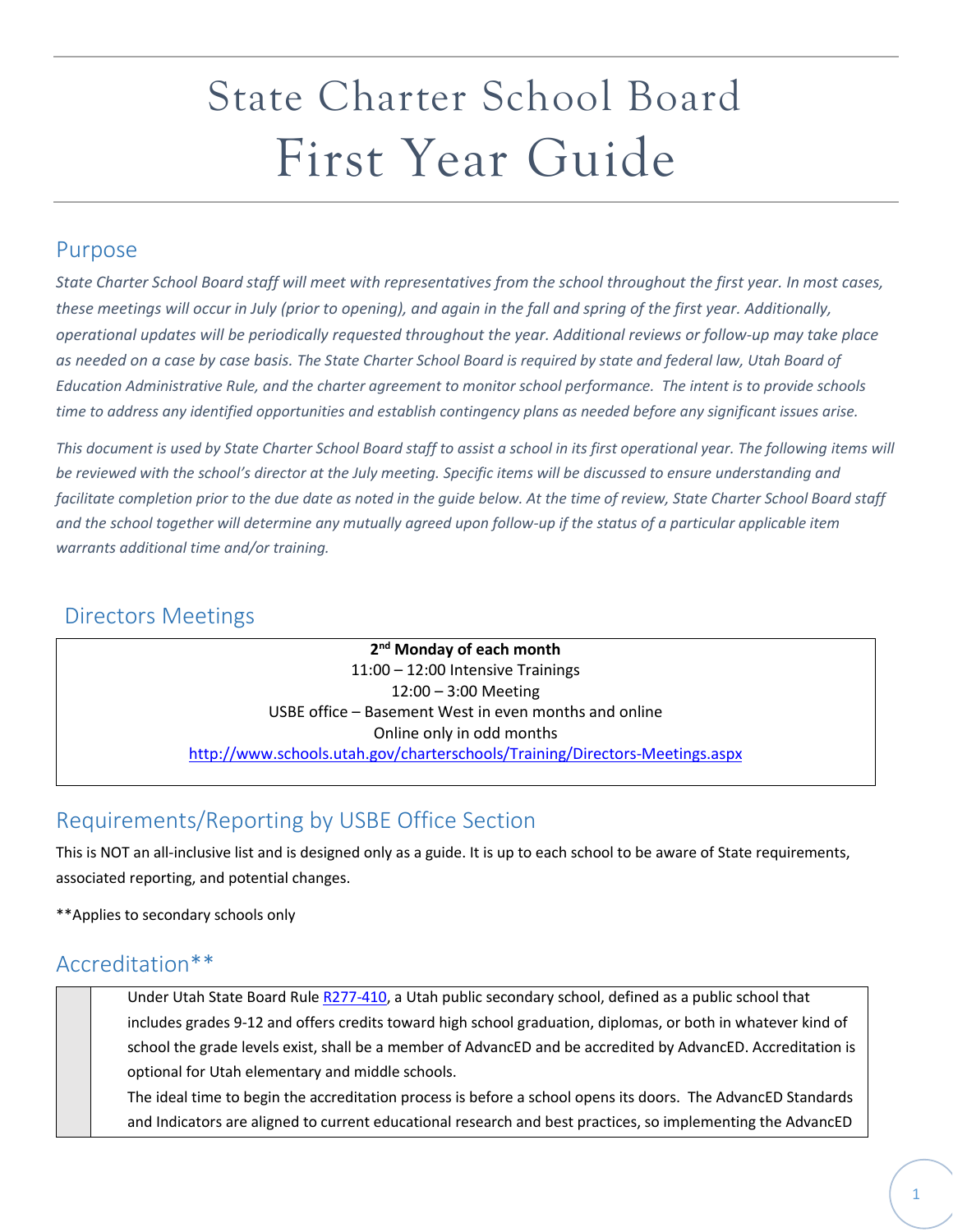accreditation protocols can be helpful in guiding a school through the establishment of effective educational practices during the first year(s) of operation.

- Are you required/choosing accreditation?
- Have you started the accreditation process by completing the application and paying the fees?

For more information see For more information see<http://www.schools.utah.gov/curr/accred/>

| <b>Training</b> | <b>External Review</b> | There are two rounds of trainings. The 2016 dates are for schools that are  |
|-----------------|------------------------|-----------------------------------------------------------------------------|
| Schedule        | $16 - 17$ SY:          | preparing for an external review during the 2016-2017 school year. The 2017 |
|                 | Sep 20                 | dates are for an external review during the 2017-2018 school year.          |
|                 | (St. George)           |                                                                             |
|                 | Sep 27                 | You will need to choose ONE training date that meet your need and schedule  |
|                 | Oct 4                  | (space is limited to 60 people per section).                                |
|                 | 17-18 SY:              |                                                                             |
|                 | Jan 11                 | Cost is \$50/person or \$150 for a team of up to four.                      |
|                 | (St. George)           | Email Bonnie Mortensen to register: bmortensen@advancc-ed.org               |
|                 | Jan 24                 | 1-888-413-3669 ext. 5627                                                    |
|                 | Feb 28                 |                                                                             |
|                 |                        |                                                                             |

#### Assessment and Accountability

Each Local Education Agency (LEA) is responsible for designating an Assessment Director. This Assessment Director is responsible for insuring that all statewide assessment policies and procedures are adhered to and implemented. LEAs are responsible for determining school testing schedules, within the state windows.

- Is your school planning to opt out of accountability the first year (two years for secondary)? o <http://schools.utah.gov/assessment/Accountability/GradingExcemptionForm.aspx>
- Do you have an assessment director (AD) hired? Goal August 1
- Is your AD receiving notifications of trainings?
	- o Have person added to Assessment Director list by contacting Tori Jensen
	- o August  $18^{th}$  (10 12) is the next AD meeting
- Do you have a year-long assessment calendar planned?
- Are your tech people aware of your testing dates? Shared calendar with all stakeholders?
- Is your tech set up for assessment?
- Is your SIS accurate to help facilitate ease of data transfer to the different testing systems? And identification of students?
- Do you have a parental opt-out form? How are you managing opt-outs?

For more information see [R277-404](http://www.rules.utah.gov/publicat/code/r277/r277-404.htm) and<http://www.schools.utah.gov/assessment/default.aspx>

| <b>SAGE testing</b> | Summer:          | SAGE assessments must be administered at the end of instruction and while a |
|---------------------|------------------|-----------------------------------------------------------------------------|
| windows             | Jul 1 - 29       | student is enrolled in the course.                                          |
|                     | Interim Fall:    | http://www.schools.utah.gov/assessment/SAGE.aspx                            |
|                     | Sep $9 - Dec 16$ |                                                                             |
|                     | Mid-Year:        |                                                                             |
|                     | $Sep 8 - Mar 3$  |                                                                             |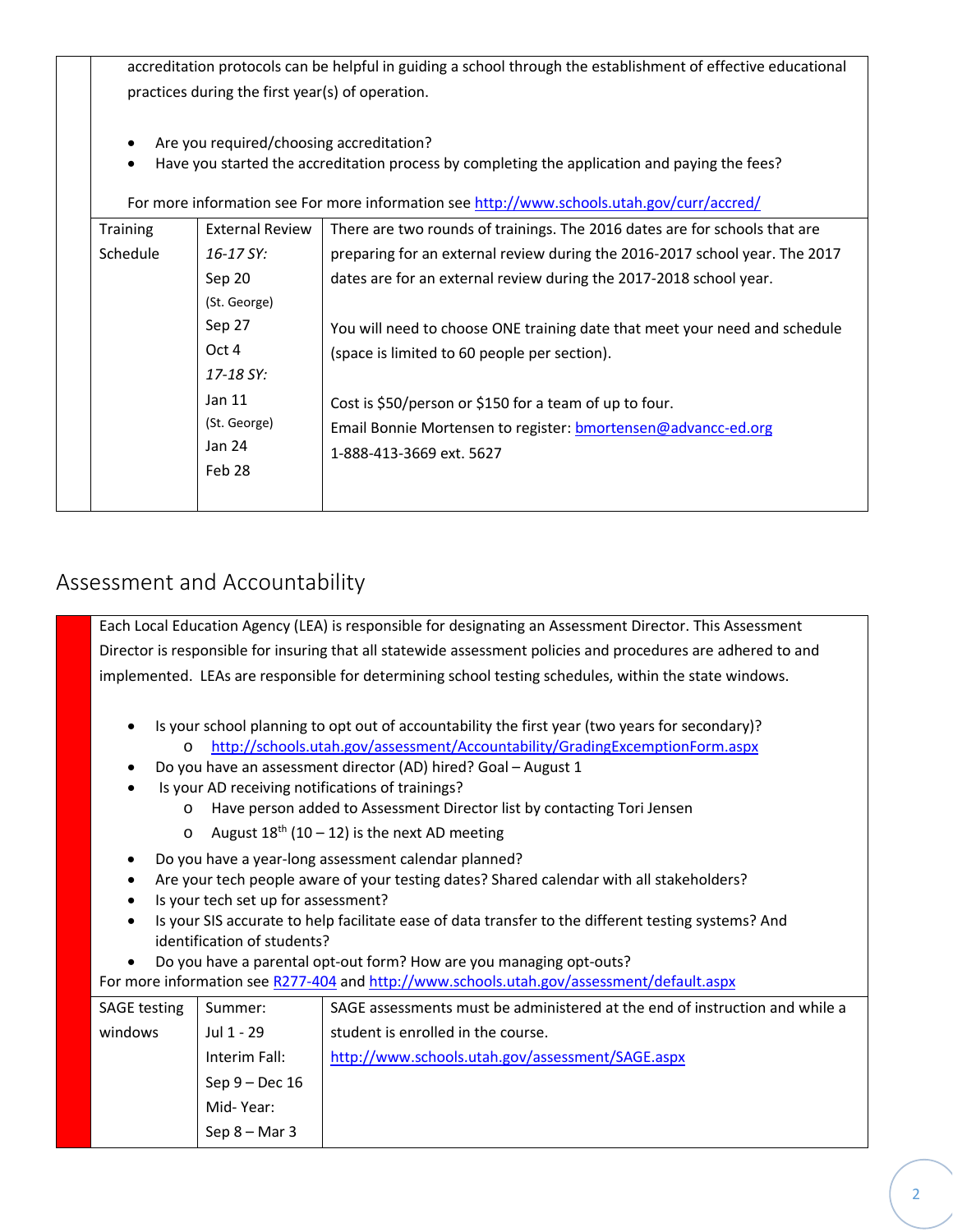|                                                | Interim Winter:   |                                                                                                                                                                                                                                                                                                                                                                                                                                                                                                                                                                                                                                                                                                                                                                                                                                                                                                                                                                                                                                                                                           |
|------------------------------------------------|-------------------|-------------------------------------------------------------------------------------------------------------------------------------------------------------------------------------------------------------------------------------------------------------------------------------------------------------------------------------------------------------------------------------------------------------------------------------------------------------------------------------------------------------------------------------------------------------------------------------------------------------------------------------------------------------------------------------------------------------------------------------------------------------------------------------------------------------------------------------------------------------------------------------------------------------------------------------------------------------------------------------------------------------------------------------------------------------------------------------------|
|                                                | Jan $3 -$ Mar $3$ |                                                                                                                                                                                                                                                                                                                                                                                                                                                                                                                                                                                                                                                                                                                                                                                                                                                                                                                                                                                                                                                                                           |
|                                                | Spring:           |                                                                                                                                                                                                                                                                                                                                                                                                                                                                                                                                                                                                                                                                                                                                                                                                                                                                                                                                                                                                                                                                                           |
|                                                | Mar 20 - Jun 16   |                                                                                                                                                                                                                                                                                                                                                                                                                                                                                                                                                                                                                                                                                                                                                                                                                                                                                                                                                                                                                                                                                           |
|                                                |                   |                                                                                                                                                                                                                                                                                                                                                                                                                                                                                                                                                                                                                                                                                                                                                                                                                                                                                                                                                                                                                                                                                           |
| <b>WIDA</b><br>ACCESS 2.0<br>testing<br>window | Jan 9 - Mar 10    | ACCESS 2.0 is Utah's online summative assessment of English Language<br>$\bullet$<br>Learners (ELLs). It is developed and maintained by the WIDA<br>consortium, of which Utah is a member state. You will need to have a<br>WIDA account.<br>Identifying an EL student is the first step. For more information see:<br>$\bullet$<br>http://www.schools.utah.gov/fsp/ELLServices/Meetings/2013/0221Ste<br>ps.aspx<br>Sample home language survey:<br>$\bullet$<br>http://www.schools.utah.gov/charterschools/School-<br>Resources/Sample-Student-Records-And-Registration<br>Forms/HomeLanguageSurveyEnglish.aspx<br>The screener (W-APT) is administered when a student first enrolls in<br>$\bullet$<br>the school after filling out a home-language survey. The screener can<br>be administered anytime during the year, there is no window. The<br>materials for the screener can be downloaded here:<br>https://www.wida.us/User/W-APT.aspx as well as the training for how<br>to administer the screening.<br>Once a student has been identified as an EL student, not proficient in |
|                                                |                   | English, indicate in the school's SIS system. This information is passed<br>along to state through the UTREx system.<br>http://www.schools.utah.gov/assessment/ACCESS.aspx                                                                                                                                                                                                                                                                                                                                                                                                                                                                                                                                                                                                                                                                                                                                                                                                                                                                                                                |
|                                                |                   |                                                                                                                                                                                                                                                                                                                                                                                                                                                                                                                                                                                                                                                                                                                                                                                                                                                                                                                                                                                                                                                                                           |
| **ACT test<br>administered                     | Feb 28            | For all 11th graders. Accommodations and Online testing is Feb 28 - March 14.<br>Make-up tests: March 15 and April 19.<br>http://www.schools.utah.gov/assessment/ACT.aspx                                                                                                                                                                                                                                                                                                                                                                                                                                                                                                                                                                                                                                                                                                                                                                                                                                                                                                                 |
| **Civics<br>Exam for<br>Graduation             | LEA determined    | Effective January 1, 2016, every public school student must pass a basic civics<br>test as a condition for receiving a high school diploma in the state of Utah.                                                                                                                                                                                                                                                                                                                                                                                                                                                                                                                                                                                                                                                                                                                                                                                                                                                                                                                          |
|                                                |                   | This is a great resource with links to test questions, the legislation, sample<br>exams, and study materials. https://utahcharters.org/new-civics-test-now-<br>mandatory-for-graduation/                                                                                                                                                                                                                                                                                                                                                                                                                                                                                                                                                                                                                                                                                                                                                                                                                                                                                                  |

## Child Nutrition/School Lunch – if applicable

This section is only applicable if you are participating in the National School Lunch Program with reimbursement. Contact the Child Nutrition Programs Office if you chose to begin a program at a later date (Feb 1<sup>st</sup> application due date for upcoming school year).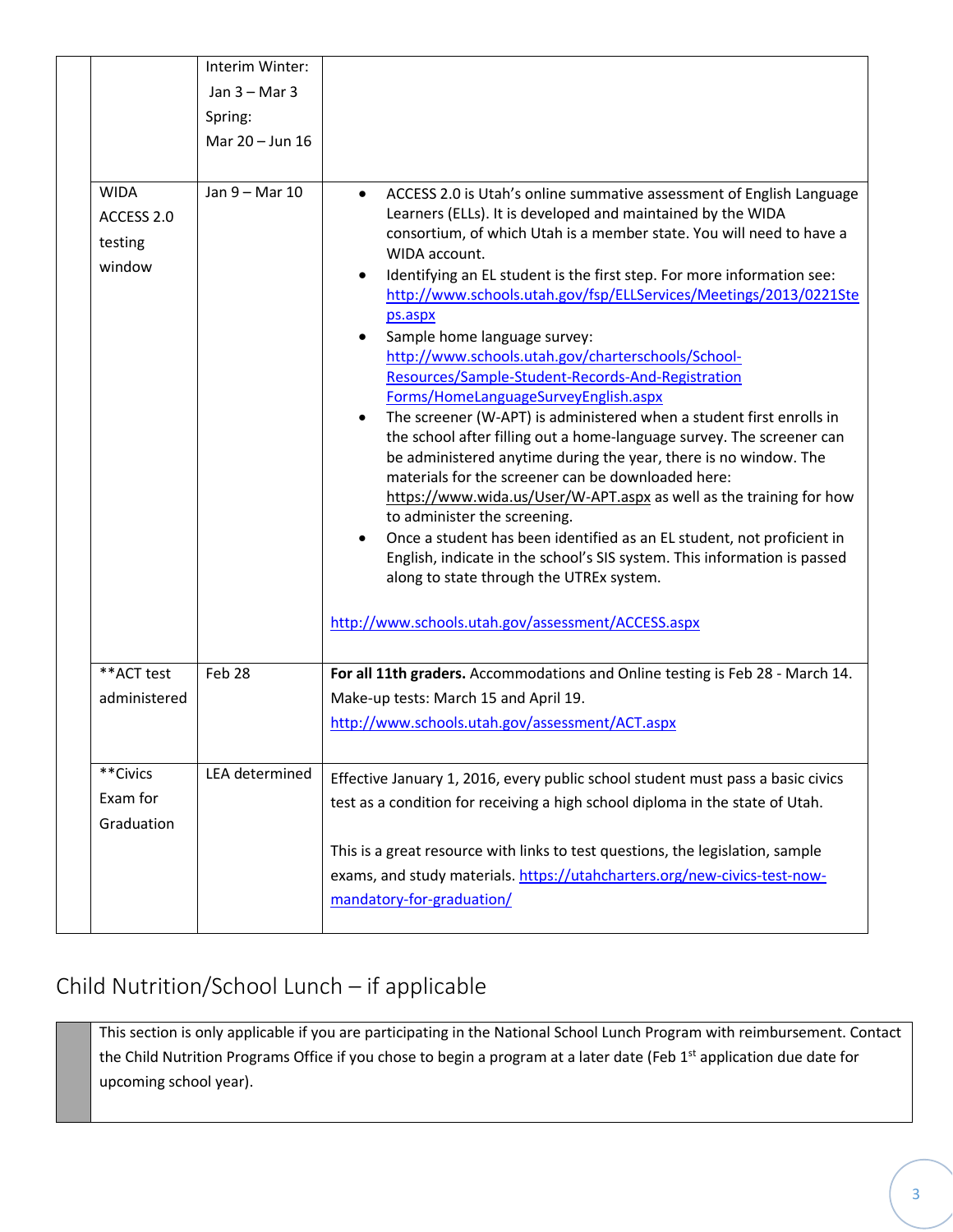**Even if the school is not seeking reimbursement, all lunch programs must meet Utah Health Department requirements**.

This link provides trainings for all aspects of the school lunch program. <http://www.schools.utah.gov/cnp/CNP-U.aspx>

• Are you set up in the CNPweb? <https://cnpweb.schools.utah.gov/cnpweb/Login.asp>

For more information see: <http://www.schools.utah.gov/cnp/>

| <b>Child Nutrition</b>      | 6th of each   | Prior month claim due, pending approval, in CNPweb.                              |
|-----------------------------|---------------|----------------------------------------------------------------------------------|
| Claims                      | month         |                                                                                  |
| Verification sample         | Oct 1         | Number of approved applications as of October 1 (Verification Summary),          |
| size (if applicable)        |               | Submitted through CNPweb.                                                        |
|                             |               |                                                                                  |
| October Survey              | Oct 31        | October 31 data for the October Survey in CNPweb under the 'Claims' tab.         |
| Data & October Paid         |               | Save October claim information and gather data for the annual Paid Lunch         |
| Lunch Meals by              |               | Equity Report (PLE). Need the number of paid meals served by the paid lunch      |
| Charge for PLE              |               | categories. Ensure the current paid lunch price is reported in CNPweb on the     |
|                             |               | Sponsor Info Sheet.                                                              |
| October Survey &            | <b>Nov 15</b> | Free and Reduced Price Lunch Enrollment and number of directly certified         |
| <b>Directly Certified</b>   |               | students based on October 31 data. Survey submitted through CNPweb. Claims       |
| <b>Student Report</b>       |               | tab-select October Survey.                                                       |
| Racial/Ethnic Survey        |               | Submitted through CNPweb.                                                        |
| <b>National School</b>      |               | Claims tab-select October Survey.                                                |
| Lunch Program               |               |                                                                                  |
| <b>Verification Results</b> |               | Submitted through CNPweb.                                                        |
| Report                      |               | Claims tab-select Verification Results. Verification activities end on November  |
|                             |               | 15.                                                                              |
| <b>Site Monitoring</b>      | Feb 1         | Complete self-site monitoring sites if there are multiple sites. Completed forms |
| (National School            |               | are kept at the school food authority (SFA) level and made available upon        |
| Lunch)                      |               | Administrative Review.                                                           |
| <b>Annual USDA Foods</b>    | Mar 11        | USDA Foods request for next school year through CNPweb.                          |
| <b>Request Survey</b>       |               |                                                                                  |
| Fresh Fruit and             | Mar 25        | Grants available to PreK-6 grade elementary school students in schools           |
| Vegetable Grant             |               | operating the National School Lunch Program. Priority goes to those              |
| Applications                |               | elementary schools with the highest percentage of students eligible for free     |
|                             |               | and reduced-price meals (at least 50%).                                          |
| Application for             | Apr 15        | Deadline for application entry and approval for participation in Regular Summer  |
| participation in            |               | or Seamless Summer Food Program. Submitted though CNPweb.                        |
| <b>Regular or Seamless</b>  |               |                                                                                  |
| Summer Food                 |               |                                                                                  |
| Program                     |               |                                                                                  |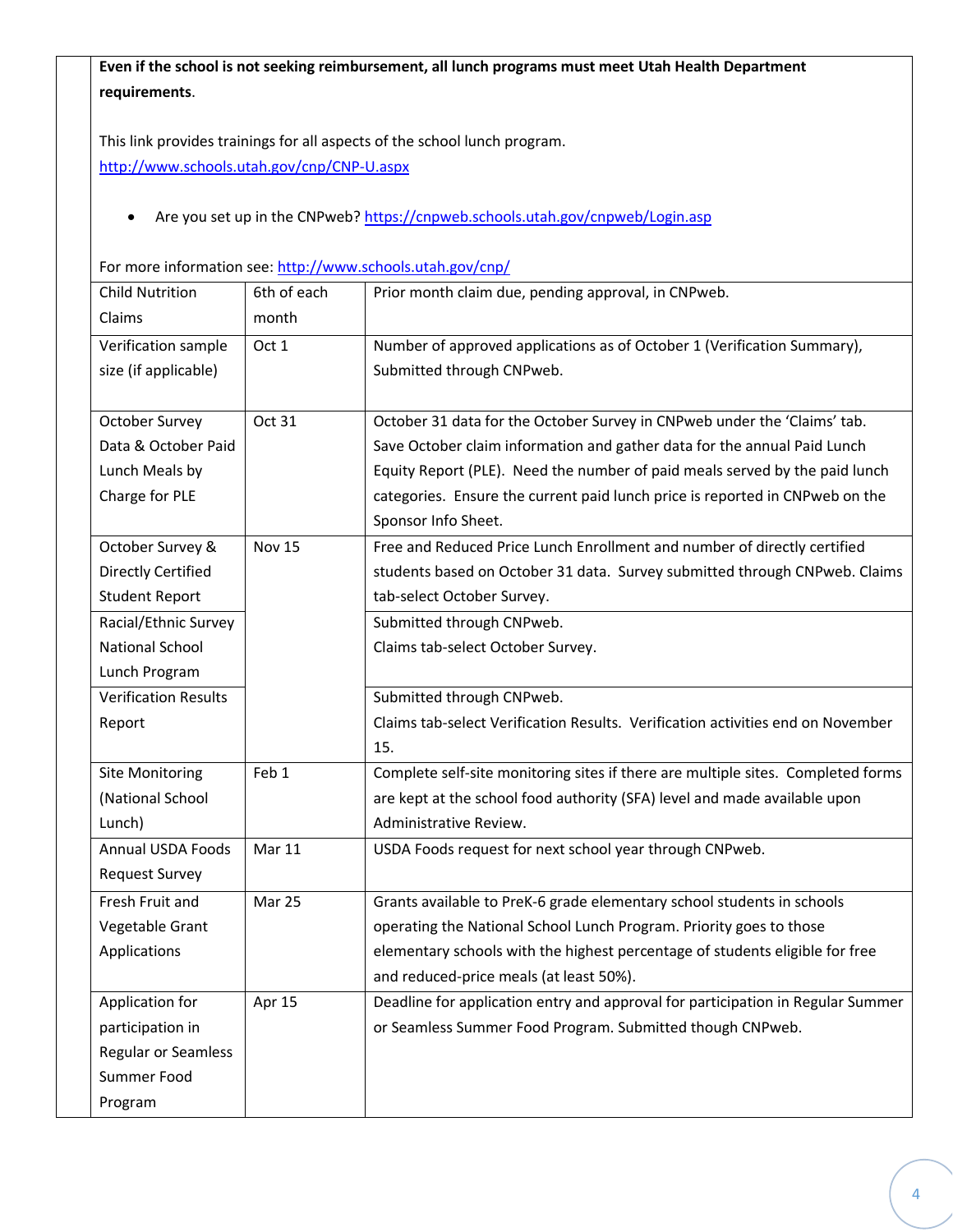| <b>Child Nutrition</b> |        | Complete in CNPweb.                                               |
|------------------------|--------|-------------------------------------------------------------------|
| Program Sponsor        |        |                                                                   |
| and Site Information   |        |                                                                   |
| Sheets due for         |        |                                                                   |
| upcoming school        |        |                                                                   |
| year for schools and   |        |                                                                   |
| FDP modules            |        |                                                                   |
| Application for        | May 15 | Deadline for application entry and approval for participation in  |
| participation in       |        | National School Lunch, Breakfast, Milk, Snack and Fresh Fruit and |
| School Meal            |        | Vegetable Programs. Submitted through CNPweb.                     |
| Programs (FDP,         |        |                                                                   |
| NSLP, SBP, SMP,        |        |                                                                   |
| ASSP, FFVP)            |        |                                                                   |

## CTE – College and Career Awareness – if applicable

Although schools may offer several CTE classes/programs, this section mostly refers to schools with 7<sup>th</sup> graders. The College and Career Awareness class is a core class for  $7<sup>th</sup>$  grade and must be taught as a full year class to every  $7<sup>th</sup>$  grader. New schools must run the full program with licensed and properly endorsed teacher(s), <http://schools.utah.gov/CTE/awareness/Licensing.aspx> following the schedule and lesson plans provided. <http://schools.utah.gov/CTE/awareness/Content.aspx> for a year before receiving funding. Funding is allocated based on the previous year seventh grade enrollment in the program.

- Did/Will your teacher(s) attend the required summer trainings?
- Do you have all 7<sup>th</sup> graders scheduled in the class?
- Is the class scheduled as a 180-day class?
- Have you submitted your program application?
- Have you budgeted for the needed equipment for year one?
- Have you had/scheduled your on-site visit?

For more information see: <http://www.schools.utah.gov/CTE/awareness/default.aspx>

| <b>Program Application</b>                               | <b>Before</b><br>applying for<br>funding | An application for the College and Career Awareness program is required. This<br>application notifies the state Career and Technical Education department of the<br>intent of the school to apply for funding June 1.                                                                                              |
|----------------------------------------------------------|------------------------------------------|--------------------------------------------------------------------------------------------------------------------------------------------------------------------------------------------------------------------------------------------------------------------------------------------------------------------|
| <b>Funding Application</b><br>and End of Year<br>Summary | Jun <sub>1</sub>                         | The Funding Application for FY18 (completed by CTE Directors) and the End of<br>Year Summary 2017 (completed by teams and send to CTE Director for<br>signature) forms are on the College & Career Awareness website under<br>"Accountability Forms":<br>http://schools.utah.gov/CTE/awareness/Accountability.aspx |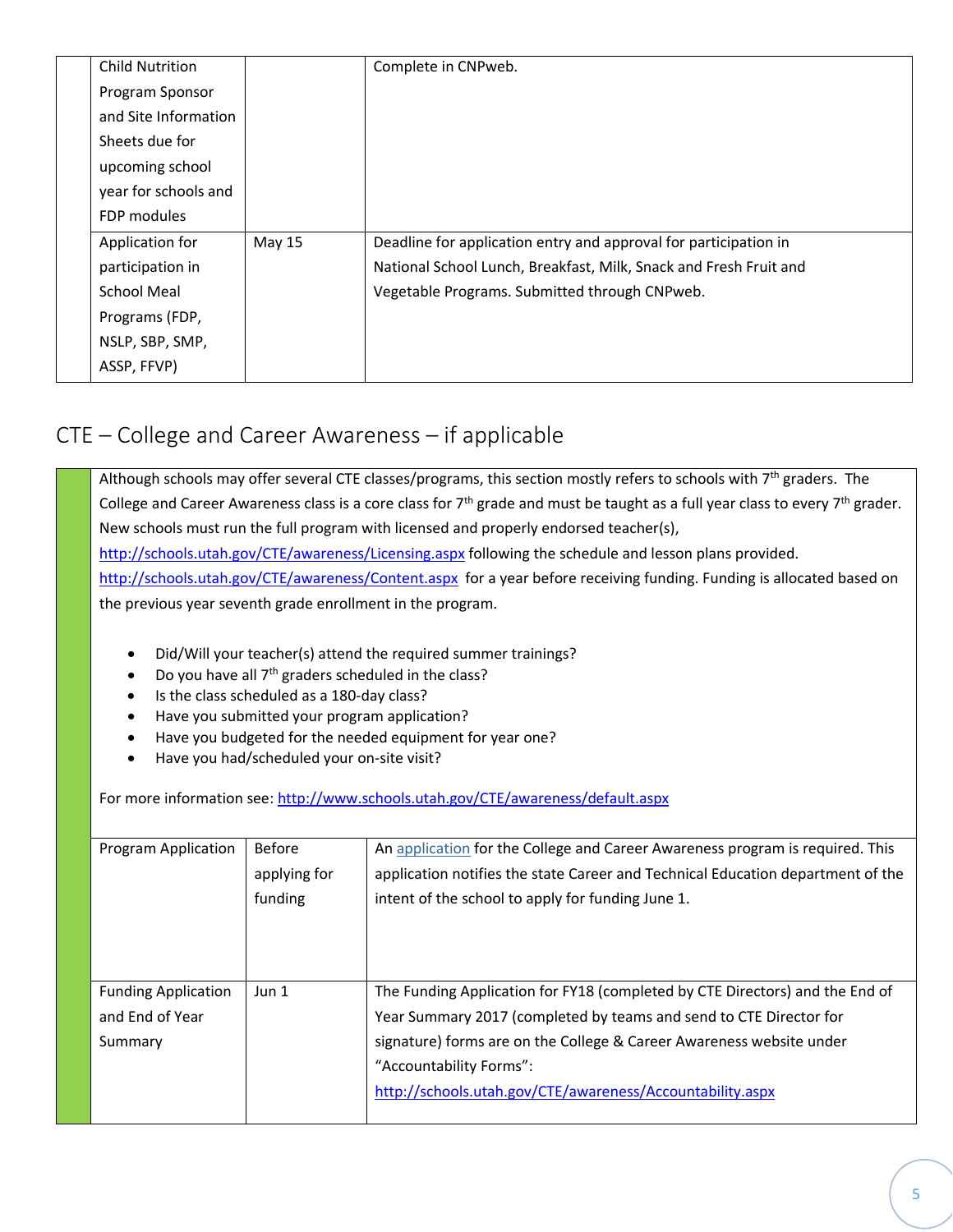|                                                                 |               | The Funding Application can be found also on the CTE Funding page under<br>"State". The Legislative Estimates for the proposed budgets are shown there<br>under "Allocation Tables"; "State Allocation Tables", "FY18, College and Career<br><b>Awareness Allocation Table":</b><br>http://www.schools.utah.gov/CTE/funding/State.aspx                                  |
|-----------------------------------------------------------------|---------------|-------------------------------------------------------------------------------------------------------------------------------------------------------------------------------------------------------------------------------------------------------------------------------------------------------------------------------------------------------------------------|
|                                                                 |               | Funding Applications are sent electronically to Sherry Marchant at<br>sherry.marchant@schools.utah.gov                                                                                                                                                                                                                                                                  |
| Annual<br>Comprehensive<br>Program Report                       | <b>Jun 15</b> | Report collected via survey monkey. Additional information will be sent closer<br>to date.                                                                                                                                                                                                                                                                              |
| Assurances<br>Document (formally<br>the implementation<br>plan) | Sep 15        | In order to receive state College and Career Awareness funding, CTE directors<br>must annually submit the College and Career Awareness Assurances document<br>due to the USBE. This document confirms the school commitment to adhere to<br>all the components of the program in order to receive funding.<br>http://schools.utah.gov/CTE/awareness/Accountability.aspx |

## Data and Statistics

USBE has developed a data governance structure based on proven data governance practices and educational data needs. The USBE data governance structure centers on the idea that data is the responsibility of all USBE sections and that data driven decision making is the goal of all data collection, storage, reporting and analysis. Accurate and timely data submissions assist the USBE, SCSB, and Legislature make better decisions that directly impact your school.

- Have/Will you and/or designated staff attend the Fall & Spring Data training?
- Have you verified the SIS system makes nightly submissions to UTREx?
- Does the office staff know how to submit to UTREx? Are they aware of the October, December\*, and June submissions?
- Does the office staff understand entrance and exit codes & membership date requirements?
- Does the office staff understand record keeping requirements?
- Does the office staff know how to find and print reports?
- Are you collecting Declaration of Household Income statements? - [http://schools.utah.gov/charterschools/School-Resources/Forms-and-Required-Reports/Declaration-of-](http://schools.utah.gov/charterschools/School-Resources/Forms-and-Required-Reports/Declaration-of-Household-Income-FY17.aspx)[Household-Income-FY17.aspx](http://schools.utah.gov/charterschools/School-Resources/Forms-and-Required-Reports/Declaration-of-Household-Income-FY17.aspx)
- Do you have a Data Gateway log in?

For training on Data Reporting see: [http://www.schools.utah.gov/charterschools/Training/Data-Training/Data-](http://www.schools.utah.gov/charterschools/Training/Data-Training/Data-Reporting.aspx)[Reporting.aspx](http://www.schools.utah.gov/charterschools/Training/Data-Training/Data-Reporting.aspx)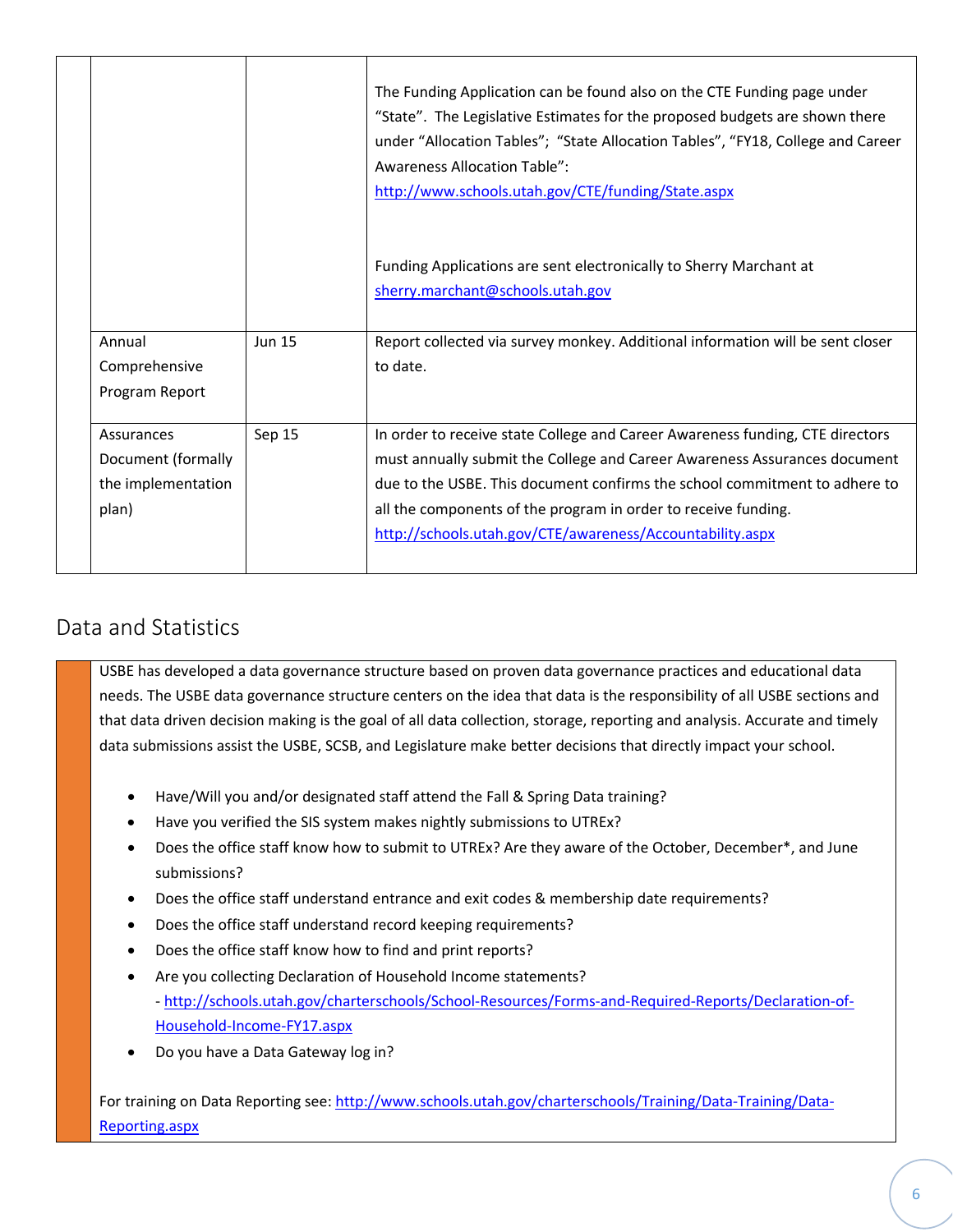For training on high school competition and exit codes for registrars see: <http://schools.utah.gov/data/News.aspx> For information on UTREx see: <http://www.schools.utah.gov/computerservices/Services/Data-Clearinghouse.aspx> For more information on Data & Statistics see: <http://www.schools.utah.gov/data/>

\*see special education section

| Fall                | Seven (7)  | Upload, then inspect file. Instructions:                                              |
|---------------------|------------|---------------------------------------------------------------------------------------|
| UTREx/Data          | business   | http://www.schools.utah.gov/computerservices/Services/Data-Clearinghouse.aspx         |
| Clearinghouse       | days after | Submission:                                                                           |
| upload for Fall     | Oct 1      | https://utrex.schools.utah.gov/portal/web/Pages/Directory/Authentication/Login.aspx   |
| Enrollment          |            |                                                                                       |
|                     |            | Submissions can be revised through the 15th only if significant errors are found.     |
|                     |            |                                                                                       |
| End of Year         | Jul 7      | Upload, then inspect file. Instructions:                                              |
| UTREx/Data          |            | http://www.schools.utah.gov/computerservices/Services/Data-Clearinghouse.aspx         |
| Clearinghouse       |            | Submission:                                                                           |
| upload              |            | https://utrex.schools.utah.gov/portal/web/Pages/Directory/Authentication/Login.aspx   |
| <b>YEWS Reports</b> | Early Aug  | "YEWS" Year End Web Surveys technically no longer exists as of this year. Starting in |
|                     |            | June, reports formally collected via YEWS will be collected via MySurveys - a new     |
|                     |            | component of the Data Gateway. Includes:                                              |
|                     |            | <b>Classified Staff FTE</b>                                                           |
|                     |            | Homeschooled                                                                          |
|                     |            | <b>School Fee Waivers</b>                                                             |
|                     |            | <b>Teacher Benefits</b>                                                               |
|                     |            | See miscellaneous section                                                             |
|                     |            |                                                                                       |
|                     |            |                                                                                       |

## Early Childhood - if applicable

For grades 1-3. For more information see: <http://schools.utah.gov/assessment/DIBELS.aspx> an[d http://www.schools.utah.gov/CURR/langartelem/Reading-Improvement.aspx](http://www.schools.utah.gov/CURR/langartelem/Reading-Improvement.aspx)

The State of Utah selected DIBELS as the statewide assessment for assessing reading competency in grades 1-3. DIBELS is administered three times a year: at the beginning, in the middle, and at the end of the year. As you schedule the assessments, ensure the same number of instructional days occur between administration. The assessment provides educators, students, and families with information about a student's reading proficiency. Parents and guardians are notified of their student's performance after each administration period. This may occur through phone calls, parent conferences, or letters home.

- Have you already conducted begin-year assessments?
- Is your school considering an extended optional kindergarten program? Are you aware of the grants available?

By November 1 of each year, every Local Education Agency (LEA) shall submit their reading achievement plan through the Utah Consolidated Application (UCA) under the Early Childhood Programs: Reading Achievement Plan.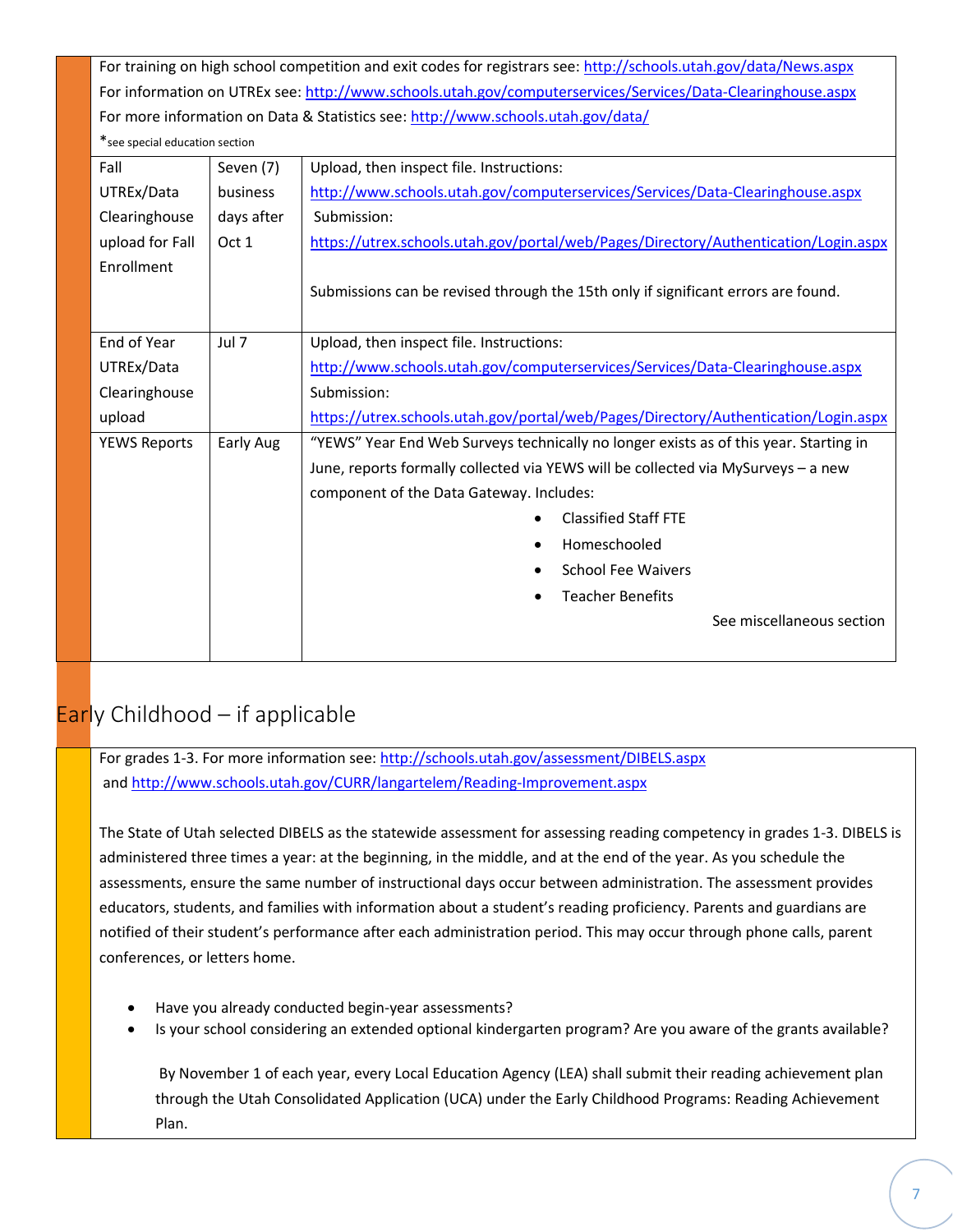| <b>DIBELS</b> testing | Fall: Beginning of       | For grades 1, 2, and 3 indicate if the student is reading on grade level. Use |
|-----------------------|--------------------------|-------------------------------------------------------------------------------|
| window                | school - Sep 30          | "Read Grade Level - Fall" for the begin-year designation, "Read Grade Level"  |
|                       | Mid: Dec 1 - Jan 31      | for mid-year, and use "Read Grade Level - Spring" for the end-year            |
|                       | End: Apr $15 -$ Jun $15$ | designation.                                                                  |
| Read Grade Level      | Fall: by Oct 31          |                                                                               |
| Reporting             | Mid: by Feb 28           | Reading Intervention: Indicates whether the student was given a reading       |
|                       | End: by end of           | intervention in the LEA at any time during the school year. All LEAs must     |
|                       | school year              | report Read Grade Level (begin-year, mid-year, and end-year) and Reading      |
|                       |                          | Intervention by April 15 or the first school day thereafter.                  |

#### Finance

Finances play an integral role in support of public education in Utah. Each charter school accounting system must comply with generally accepted accounting principles (GAAP), established by the Governmental Accounting Standards Board (GASB). The accounting methods must be capable of producing financial reports that conform with GAAP and the legal requirements of Utah. The Minimum School Program (MSP) is the primary funding source for school districts and charter schools in Utah. MSP funds are distributed according to formulas provided by State law, and State Board rules.

- Did your board finance officer and business manager attend the Fall & Spring finance trainings?
- Do you have a Utah.gov account?
- Do you have access to UPEFS?

-Have you mapped your chart of accounts to the master?

[https://upefs.schools.utah.gov/\(X\(1\)S\(amu4szphw1lzlk0wd5qiw1sa\)\)/Account/Login?ReturnUrl=%2fRe](https://upefs.schools.utah.gov/(X(1)S(amu4szphw1lzlk0wd5qiw1sa))/Account/Login?ReturnUrl=%2fReports) [ports](https://upefs.schools.utah.gov/(X(1)S(amu4szphw1lzlk0wd5qiw1sa))/Account/Login?ReturnUrl=%2fReports) 

• Do you have access to the UCA?

-Online application available at [https://www.uca.schools.utah.gov](https://www.uca.schools.utah.gov/)

-SY 17 - Call Sarah Moore for username / password and technical assistance.

-Online Application and LEA Planning Tool must be complete by November 2<sup>nd</sup>

- Do you have access to the State Auditor's reporting site?
- Do you know how to retrieve and read your monthly allotment memo? <http://www.schools.utah.gov/finance/Minimum-School-Program.aspx>
- Have you contracted with an independent auditor yet?

-Agreed-Upon Procedures report is due to USBE November 30 & Auditor December 31

The most common missing reports are the wage negotiations, quarterly expense and revenue, and deposit and investment.

This is a video demonstrating how to sign up at reporting.auditor.utah.gov-

<http://auditor.utah.gov/local-government-2/reporting-requirements/school-district-and-charter-school-reporting/>

This is a helpful table showing the reporting requirements and deadlines<http://auditor.utah.gov/wp-content/uploads/sites/6/2015/10/School-Rptng-Req-2015-11-13-15.pdf>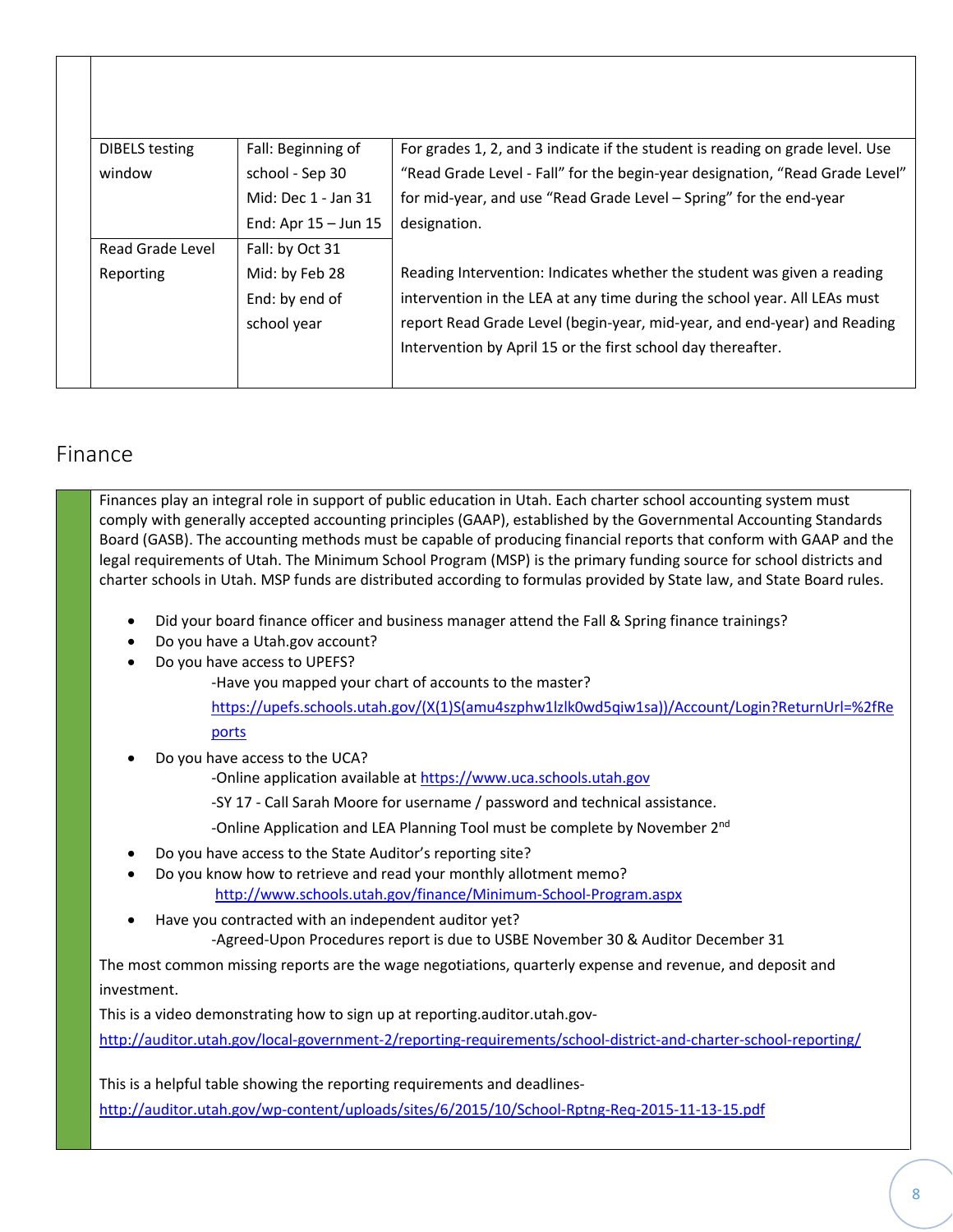For more information se[e http://www.schools.utah.gov/finance/](http://www.schools.utah.gov/finance/) an[d http://www.auditor.utah.gov](http://www.auditor.utah.gov/)

The dates below are specific to first year schools. At the end of this first operational year, there are additional reports. Heading into the second year, the school will file several reports based upon data from the first year.

| Copy of AFR or Online       | Oct 1            | Submit to USBE via UPEFS. Upload the AFR to State Auditors website no later                     |
|-----------------------------|------------------|-------------------------------------------------------------------------------------------------|
| <b>Financial Survey</b>     |                  | than 180 days after year end. http://www.reporting.auditor.utah.gov                             |
|                             |                  |                                                                                                 |
|                             |                  | Note: The State Auditor will withhold all state funding sources if the charter                  |
|                             |                  | schools become delinquent in their reporting.                                                   |
|                             |                  |                                                                                                 |
|                             |                  | Charter schools in their first year still need to file an AFR even when they did not            |
|                             |                  | have students in the prior year. There are alternative reports to replace your                  |
|                             |                  | statutorily required audit reports based upon the level of expenditures but your                |
|                             |                  | AFR and APR still need to be submitted. The financial survey serves as the                      |
|                             |                  | required financial report of the entity when an Agreed-Upon Procedures                          |
|                             |                  | Engagement is performed.                                                                        |
| <b>Wage Negotiations</b>    | Nov 1            | Even charter schools which do not negotiate with employees, need to submit a                    |
| Report                      |                  | negotiations report. There is information concerning benefits included in the                   |
|                             |                  | report which still need to be reported. Around Aug. 1 <sup>st</sup> an individualized report is |
|                             |                  | sent to the school via email.                                                                   |
| <b>Utah Public Finance</b>  | Within 30        | For schools with annual revenues or expenses greater than \$500,000.                            |
| <b>Transparency Website</b> | days after       | Quarter Revenue & Expenses must be uploaded within 30 days, except at year                      |
| Submission                  | fiscal           | end.                                                                                            |
|                             | quarter          |                                                                                                 |
|                             | ends (Oct,       | Note: The State Auditor will withhold all State funding sources if the charter                  |
|                             | Jan, Apr,        | school becomes delinquent in their reporting. The auditor decided this includes                 |
|                             | Jun)             | being delinquent in reporting to Transparency.                                                  |
|                             |                  |                                                                                                 |
|                             |                  | http://finance.utah.gov/reporting/documents/01-01-02.pdf                                        |
|                             |                  | *map same as UPEFS                                                                              |
|                             |                  |                                                                                                 |
| Deposits and                | Jan 31 &         | Data as of December 30 & June 30 respectively. Request for report sent from                     |
| Investments Report to       | <b>Jul 31</b>    | treasurer's office. Attach form and email to the Utah Money Management                          |
| the State Money             |                  | Council at mmcouncil@utah.gov                                                                   |
| <b>Management Council</b>   |                  |                                                                                                 |
| Fall Enrollment &           | Nov <sub>2</sub> | To be conducted by an independent auditor and submitted by your auditor to                      |
| <b>Transfer Student</b>     |                  | the attention of USBE Finance. The auditor must follow the procedures listed in                 |
| <b>Documentation Audit</b>  |                  | the State of Utah Legal Compliance Guide (App C-5):                                             |
| Report                      |                  | http://auditor.utah.gov/wp-content/uploads/sites/6/2014/06/2015-Guide-for-                      |
|                             |                  | AUP-for-LEAs-PDF-Version.pdf                                                                    |
|                             |                  |                                                                                                 |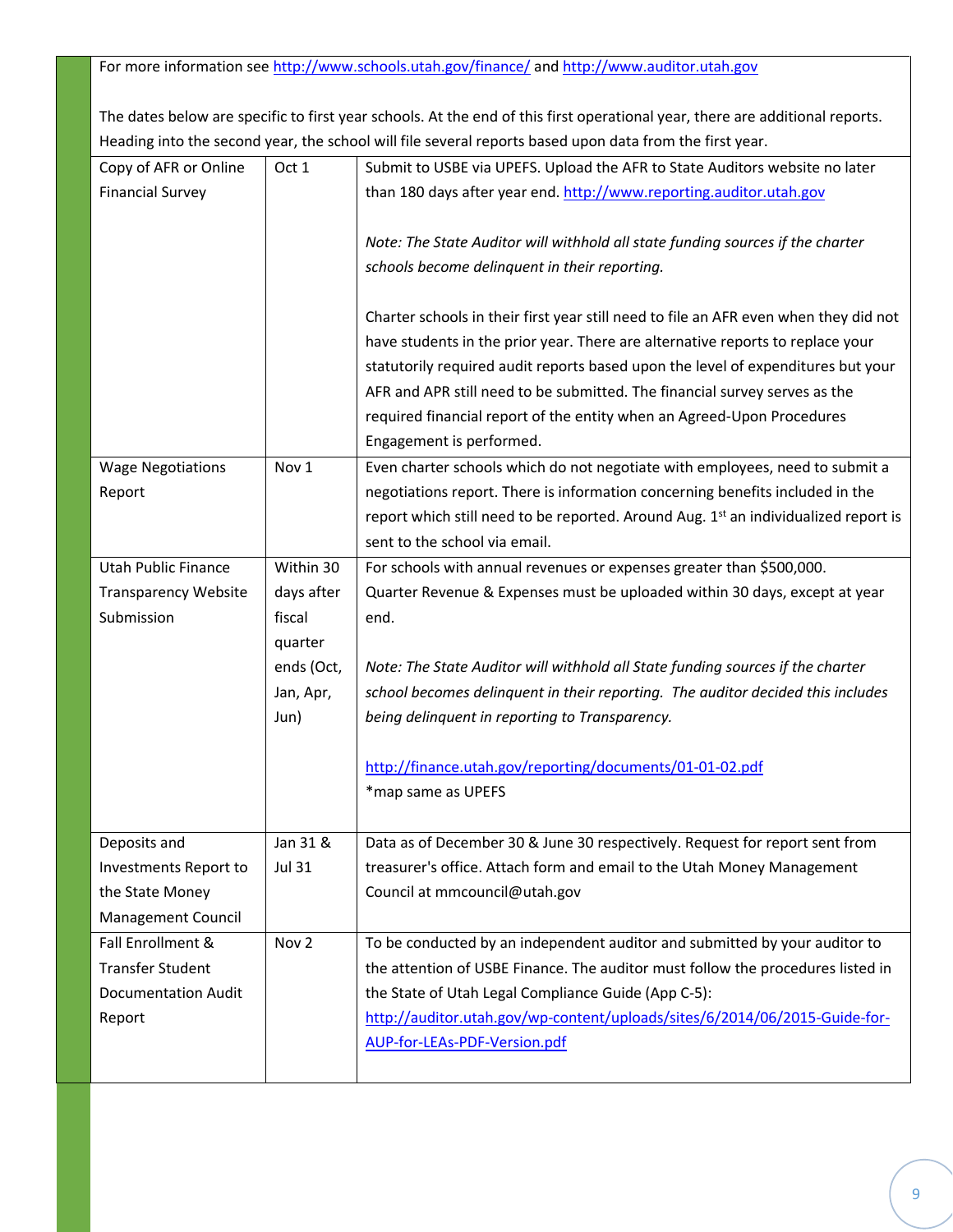| <b>Class Size Reduction</b> | Nov <sub>2</sub> | The purposes of HB318 of the 2013 General Session are to collect how the Class       |
|-----------------------------|------------------|--------------------------------------------------------------------------------------|
| <b>Budget and FTEs Plan</b> |                  | Size Reduction (CSR), K-3 Reading, and Title I (K-8) funds are utilized for salaries |
| and Report (for HB318)      |                  | and benefits by grade/subject, and to estimate the affect the funds have on          |
|                             |                  | Average Class Size by grade/subject, by LEA. ** If you are a charter school and      |
|                             |                  | your school receives no FY14 CSR funds (a school that serves only grades 9-12) no    |
|                             |                  | plan or report for these programs needs to be submitted.                             |
| File DWS wage report        | Last day of      | Forms and information can be found at:                                               |
| for prior quarter           | required         | https://jobs.utah.gov/ui/employer/employerhome.aspx#                                 |
|                             | month            |                                                                                      |
| Assurances in the UCA       | Jul $1$          | Signed by the Director and submitted in the Utah Consolidated Application            |
|                             |                  | (UCA); must be done before current year funds are expended.                          |
|                             |                  |                                                                                      |
|                             |                  | https://uca.schools.utah.gov/default.aspx?ccipSessionKey=63597527759913850           |
|                             |                  | $6 \overline{6}$                                                                     |
|                             |                  |                                                                                      |
| File final budget for last  | <b>Jul 15</b>    | Submit to USBE via Utah Public Education Finance System (UPEFS). Upload to           |
| year and original           |                  | State Auditors website no later than 30 days after adoption.                         |
| budget for current year     |                  |                                                                                      |
| to the Utah State           |                  | Note: the State Auditor will withhold all state funding sources if the charter       |
| <b>Auditor and USBE</b>     |                  | school becomes delinquent in reporting.                                              |

## **Miscellaneous**

| **Drivers             | Aug 15 & Dec | Forms and information found at: http://www.schools.utah.gov/curr/drivered/  |
|-----------------------|--------------|-----------------------------------------------------------------------------|
| <b>Education Bi-</b>  | 15           |                                                                             |
| annual report         |              |                                                                             |
|                       |              |                                                                             |
| School Fee            | Oct 31       | Forms and information found at: http://www.schools.utah.gov/law/Forms.aspx  |
| Certification of      |              |                                                                             |
| Compliance with       |              |                                                                             |
| current Board-        |              |                                                                             |
| approved School       |              |                                                                             |
| Fee Policy and        |              |                                                                             |
| School Fee            |              |                                                                             |
| Schedule              |              |                                                                             |
| Annual Title I        | Dec 1        | For information about Title I see: http://www.schools.utah.gov/fsp/College- |
| Desktop               |              | Career/Monitoring.aspx; Title III see: http://www.schools.utah.gov/fsp/ELL- |
| monitoring            |              | Services.aspx                                                               |
| instrument (DMI)      |              |                                                                             |
| (for all LEAs who     |              |                                                                             |
| accept Title I, Title |              | To login to the DMI:                                                        |
| III)                  |              | https://dmi.schools.utah.gov/Tracker/Security/Login.aspx                    |
|                       |              |                                                                             |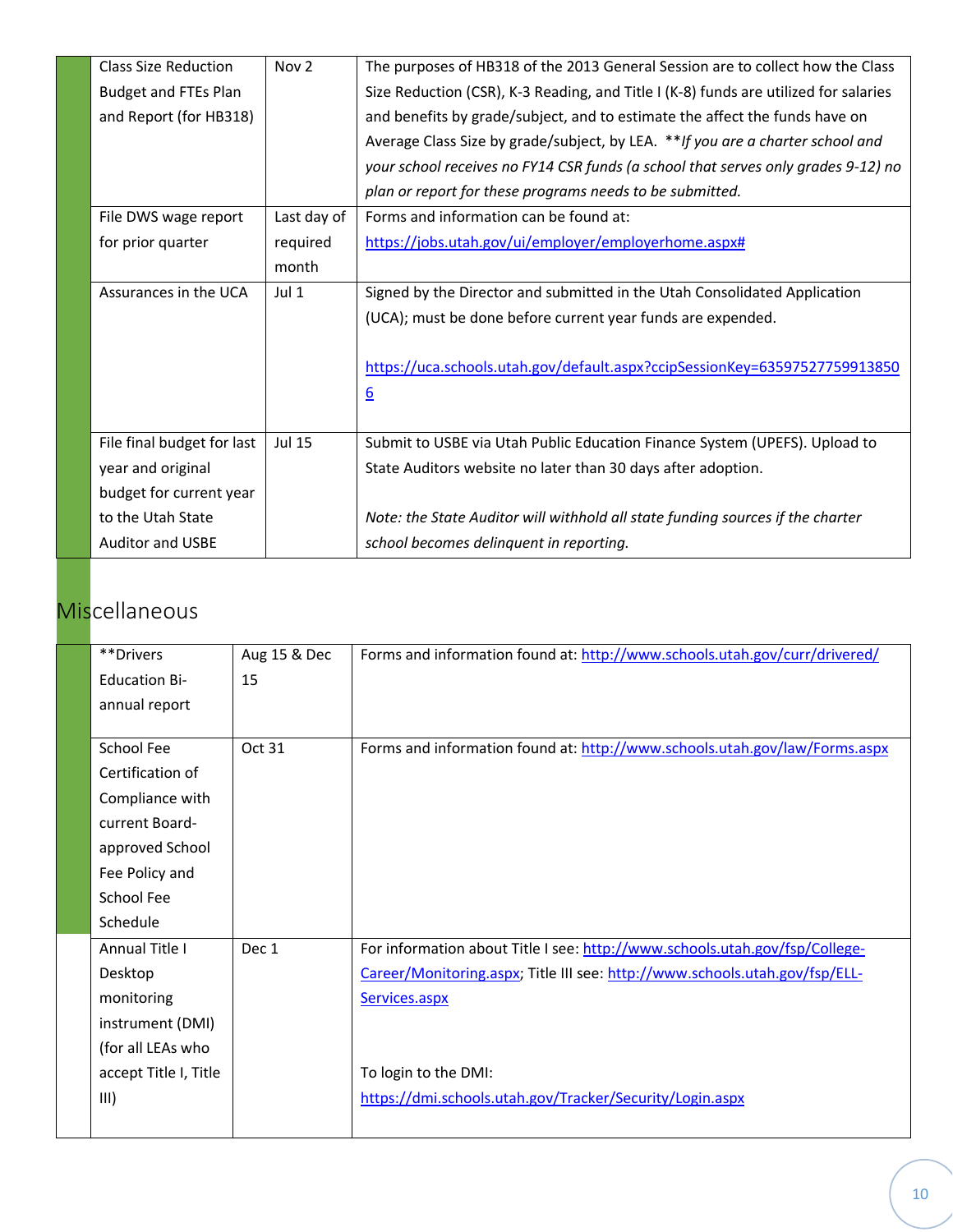| Emergency        | Jul 1 (part of | http://www.rules.utah.gov/publicat/code/r277/r277-400.htm                 |
|------------------|----------------|---------------------------------------------------------------------------|
| Preparedness and | <b>UCA</b>     | http://schools.utah.gov/finance/Facilities/School-Facility-Safety.aspx    |
| Response Plan    | assurances)    | http://www.utah.gov/beready/school/documents/SCHOOLEmergencyChecklist.p   |
|                  |                | df                                                                        |
|                  |                | http://www.health.utah.gov/licensing/forms/All/Fire&DisasterDrillLog.pdf  |
| Library Media    | Jul 1          | Done via Survey Monkey                                                    |
| Funding          |                |                                                                           |
|                  |                |                                                                           |
|                  |                |                                                                           |
| **Teacher Salary | Various Due    | See: http://www.le.utah.gov/lfa/reports/cobi2015/Appr_PQS.htm#overviewTab |
| Supplement       | Dates          | and https://tssp.schools.utah.gov/handler                                 |
| Program          | throughout the |                                                                           |
|                  | year           |                                                                           |
| 504 compliance   | Ongoing        | Do you have a 504 coordinator selected?                                   |
|                  |                | http://schools.utah.gov/equity/Section504.aspx                            |
|                  |                |                                                                           |
|                  |                |                                                                           |

#### School LAND Trust

New Charter Schools may receive funding in the first year they are open. The school must follow the steps for existing schools, but on an abbreviated timeline, beginning with the start of the school year and completed no later than November 1. A charter school may use its charter board for the Charter Trust Lands Council. Charter Schools may use the charter as the basis for their School LAND Trust Plan rather than the School Improvement Plan that all non-charter schools review and approve annually. For specifics and more information se[e http://www.schoollandtrust.org/](http://www.schoollandtrust.org/)

## Special Education

Your Special Education Department (SPED) should provide leadership and support for fellow educators, your parents, and the students with disabilities receiving special education and related services, in an effort to improve educational outcomes. Your school must have **a Child Find** process in place, should use a multi-tiered system of support, and actively be working to meet the needs of all learners. Providing special education services is not an option. 2016 Utah Institute on Special Education Law – August 3-4 • Do you have a properly licensed SPED director hired?

- Do you have your Policy and Procedure Manuals for Special Education? -Have you emailed it to USBE?
- What is the school's Child Find process?
- Is your SPED director aware of the CSPED group?

For more information see: <http://schools.utah.gov/sars/default.aspx> o[r http://www.schools.utah.gov/sars/Programs-](http://www.schools.utah.gov/sars/Programs-Areas/Charter.aspx)

#### [Areas/Charter.aspx](http://www.schools.utah.gov/sars/Programs-Areas/Charter.aspx)

| <b>Extended Year for</b> | Sep 30 | For days worked during the 2 weeks before the 2016-2017 school year |
|--------------------------|--------|---------------------------------------------------------------------|
| Special Educator         |        | <sup>1</sup> begins. Submitted within UPIPS.                        |
|                          |        |                                                                     |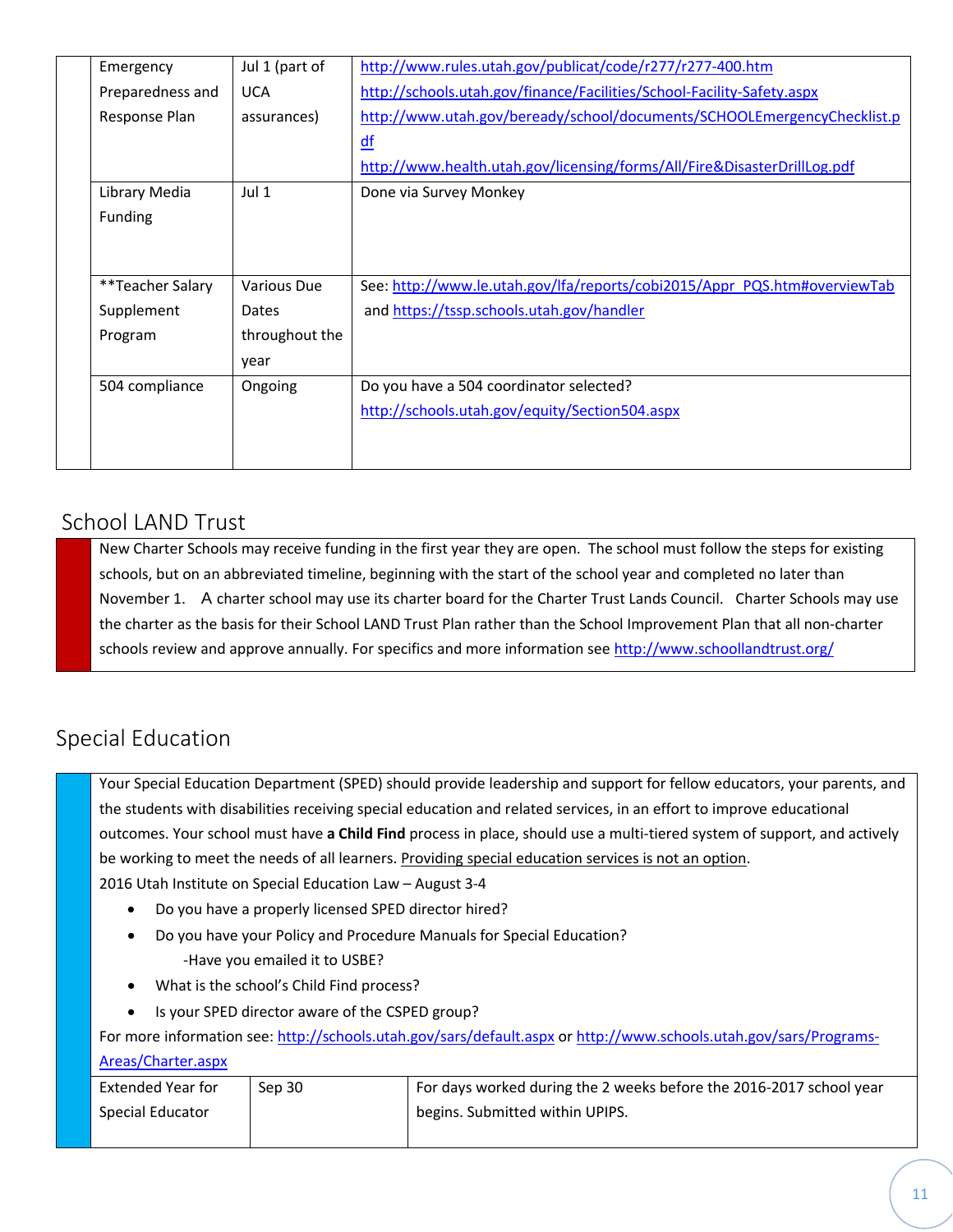| (EYSE) Stipends            |                    |                                                                            |
|----------------------------|--------------------|----------------------------------------------------------------------------|
| Report                     |                    |                                                                            |
|                            |                    |                                                                            |
| Polices & Procedures       | Nov <sub>1</sub>   | Each new charter school must submit a completed manual to USBE prior       |
| Manual                     |                    | to November 1 of the year in which the school opens. Manuals must be       |
|                            |                    | submitted via e-mail. SY 17, contact Leah Voorhies at (801) 538-7898 for   |
|                            |                    | additional questions.                                                      |
| Application for IDEA       | Nov <sub>2</sub>   | The IDEA sections of the UCA must be complete. This includes MOE           |
| Funds                      |                    | assurance, Excess Costs, USIMAC, and CEIS plans.                           |
|                            |                    |                                                                            |
| <b>UPIPS Off-site data</b> | <b>Nov 30</b>      | This is only required for schools who are in UPIPS Year 1. Information on  |
| (Year 1 schools only)      |                    | details of this report will be provided to schools during UPIPS            |
|                            |                    | training. Contact Emily Bytheway Program Specialist (801) 538-7936 or      |
|                            |                    | Emily.Bytheway@schools.utah.gov for information                            |
| UTREx/Data                 | Seven (7) business | Upload, then inspect file. Instructions:                                   |
| Clearinghouse File         | days after Dec 1   | http://www.schools.utah.gov/computerservices/Services/Data-                |
| Upload for                 |                    | Clearinghouse.aspx                                                         |
| December 1 Child           |                    |                                                                            |
| Count enrollment           |                    | Submission: https://datagateway.schools.utah.gov/Login                     |
|                            |                    |                                                                            |
| report (SCRAM)             |                    | Submissions can be revised through the 15th only if significant errors are |
|                            |                    | found.                                                                     |
| <b>Special Education</b>   | <b>Mar 15</b>      | The LEA will receive the draft tiered monitoring and APR determination     |
| Annual Performance         |                    | from prior year. Any appeals must be submitted by April 15.                |
| Report                     |                    |                                                                            |
| <b>UPIPS Improvement</b>   | Apr 15             | The LEA can submit an improvement plan into the UPIPS system, based        |
| Plan                       |                    | on both compliance and outcomes data, and receive feedback from USBE,      |
|                            |                    | if necessary, to strengthen their PIP.                                     |
|                            | May 30             | Complete plan is due. The LEA must submit a complete improvement plan      |
|                            |                    | into the UPIPS system, based on both compliance and outcomes data.         |
|                            |                    |                                                                            |
| <b>Special Education</b>   | <b>Jun 30</b>      | Each LEA must submit a report within UPIPS of the number and               |
| Personnel Report           |                    | qualification of special education and related services staff.             |
|                            |                    |                                                                            |
| <b>Extended Year for</b>   |                    | For days worked in addition to the contract year during the 2-week         |
| <b>Special Educator</b>    |                    | window following the last day of school. Collected via UPIPS website at    |
| (EYSE) Stipends            |                    | https://upips.schools.utah.gov                                             |
| report due                 |                    |                                                                            |
| <b>Special Education</b>   |                    | This report is only required for LEAs who have students with intensive     |
| <b>Intensive Services</b>  |                    | services required by their IEP. The cost to provide services for each      |
| (High Cost Risk Pool)      |                    | eligible student must be over \$20,016 (or \$15,012 for preschoolers). To  |
| report due                 |                    | submit, SY 17 email the relevant completed form to Patsy Mulligan by       |
|                            |                    | June 30. If you have no eligible students, you do not need to submit       |
|                            |                    | anything.                                                                  |
|                            |                    |                                                                            |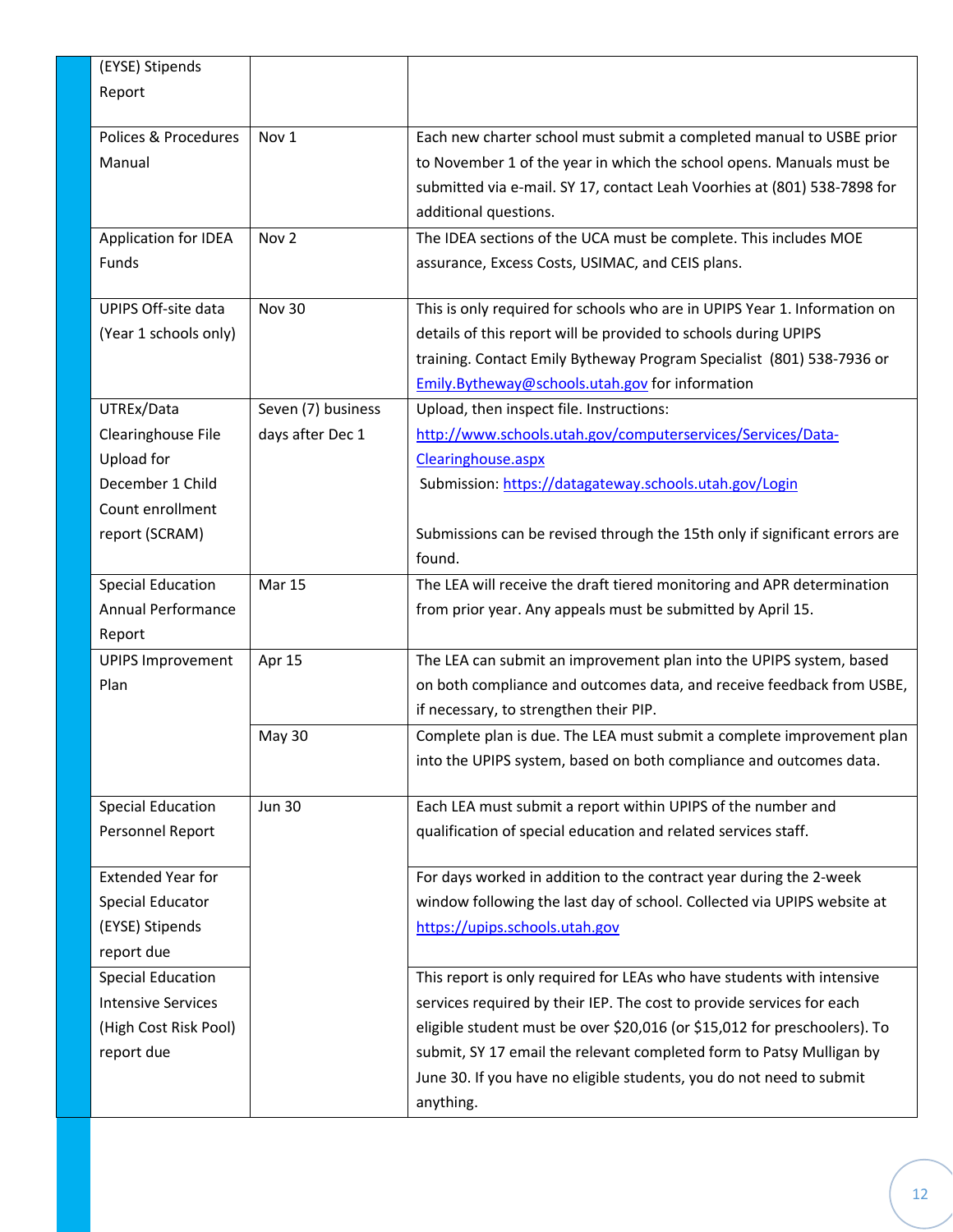| <b>UPIPS Corrective</b>                                                    |                 | Submit electronically either via the UPIPS website                        |  |
|----------------------------------------------------------------------------|-----------------|---------------------------------------------------------------------------|--|
| Action Plan (CAP)                                                          |                 | https://upips.schools.utah.gov                                            |  |
| and Program                                                                |                 |                                                                           |  |
| Improvement Plan                                                           |                 |                                                                           |  |
| (PIP) progress report                                                      |                 |                                                                           |  |
| <b>UPIPS Self-</b>                                                         |                 | This is only required for schools who are in UPIPS Year 1. Information on |  |
| assessment report                                                          |                 | details of this report will be provided to schools during UPIPS training. |  |
| (Year 1 schools only)                                                      |                 | SY 17 contact Emily Bytheway Program Specialist (801) 538-7936 or         |  |
|                                                                            |                 | Emily.Bytheway@schools.utah.gov                                           |  |
| Special Education Assessment Windows - coordinate with Assessment Director |                 |                                                                           |  |
| <b>DLM Educator Portal</b>                                                 | <b>Aug 15</b>   | District Coordinators should update teacher accounts for accuracy before  |  |
| opens for Teacher                                                          |                 | they get uploaded to the Moodle training site on August 22, 2016.         |  |
| account clean-up                                                           |                 | Teachers can access the DLM Moodle training site to complete required     |  |
|                                                                            |                 | yearly training. This must be done first to gain access to the Educator   |  |
|                                                                            |                 | Portal KITE account to view student accounts.                             |  |
|                                                                            |                 |                                                                           |  |
| <b>DLM Embedded</b>                                                        | Sep 21 - Feb 28 | Students who are eligible for the alternate assessment must have 1%       |  |
| <b>Assessment Window</b>                                                   |                 | marked within their special education record (SCRAM), and be enrolled in  |  |
|                                                                            |                 | an appropriate course                                                     |  |
| DLM (ELA and Math)                                                         | Mar 15 - Jun 9  | Students who are eligible for the alternate assessment must have 1%       |  |
| and UAA (Science)                                                          |                 | marked within their special education record (SCRAM), and be enrolled in  |  |
| Summative                                                                  |                 | an appropriate course.                                                    |  |
| Assessment Window                                                          |                 |                                                                           |  |

## State Charter School Board

As public schools Utah Charter Schools must comply with all federal and state legislation and federal regulations. Charter Schools are also responsible to comply with all State Board rules except those specifically waived in their charter. As your authorizer, the SCSB has the legal requirement to ensure compliance with all legislation, regulation, and rule.

• Do you have a board approved growth plan?

For more information see <http://schools.utah.gov/charterschools/>

| Monthly Financial &          | $20th$ of | Monthly reports required for planning year and schools in their first operational |
|------------------------------|-----------|-----------------------------------------------------------------------------------|
|                              |           |                                                                                   |
| <b>Enrollment Report for</b> | each      | year: http://www.schools.utah.gov/charterschools/School-Resources/Forms-and-      |
|                              |           |                                                                                   |
| preceding month; plus        | month     | Required-Reports.aspx                                                             |
|                              |           |                                                                                   |
| minutes                      |           |                                                                                   |
|                              |           |                                                                                   |
| Monthly report to school     | As        | Reports submitted to effected school districts. Reports must contain the          |
|                              | accepted  |                                                                                   |
| districts (required of new   |           | aggregate numbers of new students, sorted by their resident school and grade      |
|                              |           |                                                                                   |
| and expanding schools)       |           | level, who have accepted enrollment.                                              |
|                              |           |                                                                                   |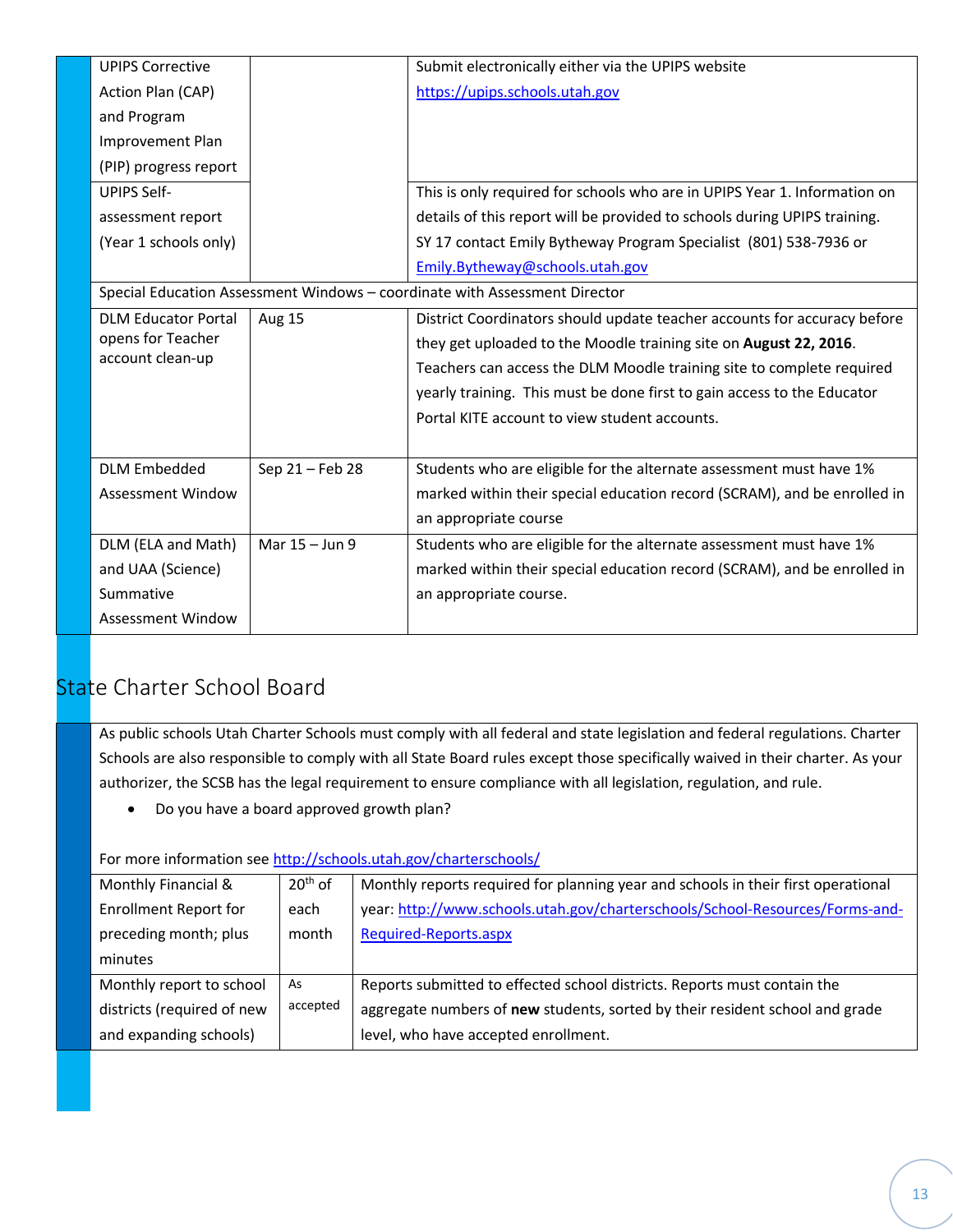## Teaching & Learning and Licensing

Licensing: All teachers in the public school system must be licensed and endorsed as required for their assignment. Most teachers will be either a Level I or Level II. Level I is "good" for three years; Level II for five years. It is up to the Level I teacher and the school to ensure progress is made towards Entry Years Enhancement (EYE) requirements: [http://www.schools.utah.gov/CURR/educatoreffectiveness/EYE.aspx.](http://www.schools.utah.gov/CURR/educatoreffectiveness/EYE.aspx) Level I and Level II teachers should be tracking relicensure points and preparing for renewal.

Your school may have hired ARL candidates, based on the hiring letter. The ARL license is a temporary license, good for up to three years, while the applicant is working toward full Level I licensure. There are annual requirements for the teacher and the school leadership to keep the applicant ARL qualified.

If for some reason after school starts, a teacher is not appropriately licensed or endorsed, an authorization may be requested. An educator may only have three authorizations over their career. All assignments should be entered into CACTUS and the information should be verified twice a year, at minimum. For more information see: <http://schools.utah.gov/cert/default.aspx>

- Are all classified faculty licensed and endorsed as required for the assignment?
- Do you have your CACTUS login?
	- o After July 1, contact the Director of Licensing for up to (2) accounts.
- Are all paraprofessionals appropriately qualified (requirements if SPED, are leading instruction, and/or Title Funds are received)?

- <http://www.rules.utah.gov/publicat/code/r277/r277-524.htm>

Although the following form is no longer submitted to USBE for entrance into CACTUS, it is a helpful form for inschool tracking of qualified status and is best practice.

[-http://www.slcschools.org/departments/human-resources/documents/Highly-Qualified-Paraprofessional-](http://www.slcschools.org/departments/human-resources/documents/Highly-Qualified-Paraprofessional-Form.pdf)[Form.pdf](http://www.slcschools.org/departments/human-resources/documents/Highly-Qualified-Paraprofessional-Form.pdf)

Teaching & Learning: You may choose to designate a Curriculum Director. This person is responsible for standards and curriculum decisions. They can assist in ensuring core standards are taught in all classrooms, ensure literacy and numeracy programs align with standards, support high quality instruction, and assist in effective assessment including using the assessment data to inform high quality instruction and accountability. For more information see: <http://www.schools.utah.gov/curr/directors/>

Some secondary schools chose to offer Early College options such as Concurrent Enrollment, IB, and AP classes. For more information see: <http://www.schools.utah.gov/CURR/earlycollege/default.aspx>

|                      |        | Alternative Routes to Licensure http://www.schools.utah.gov/cert/Alternative-Routes-to-Licensure.aspx |
|----------------------|--------|-------------------------------------------------------------------------------------------------------|
| Progress and         | Feb 12 | Principals will need to have conducted classroom observations and evaluations                         |
| Observation forms    |        | for all ARL teachers with enough time for receipt at USBE by the 12th. The ARL                        |
| for all ARL teachers |        | teacher is required to submit the Progress form, after they have obtained the                         |
|                      |        | principal's signature. The principal is required to submit the signed Observation                     |
|                      |        | form. ARL mails the forms to principal & teacher beforehand.                                          |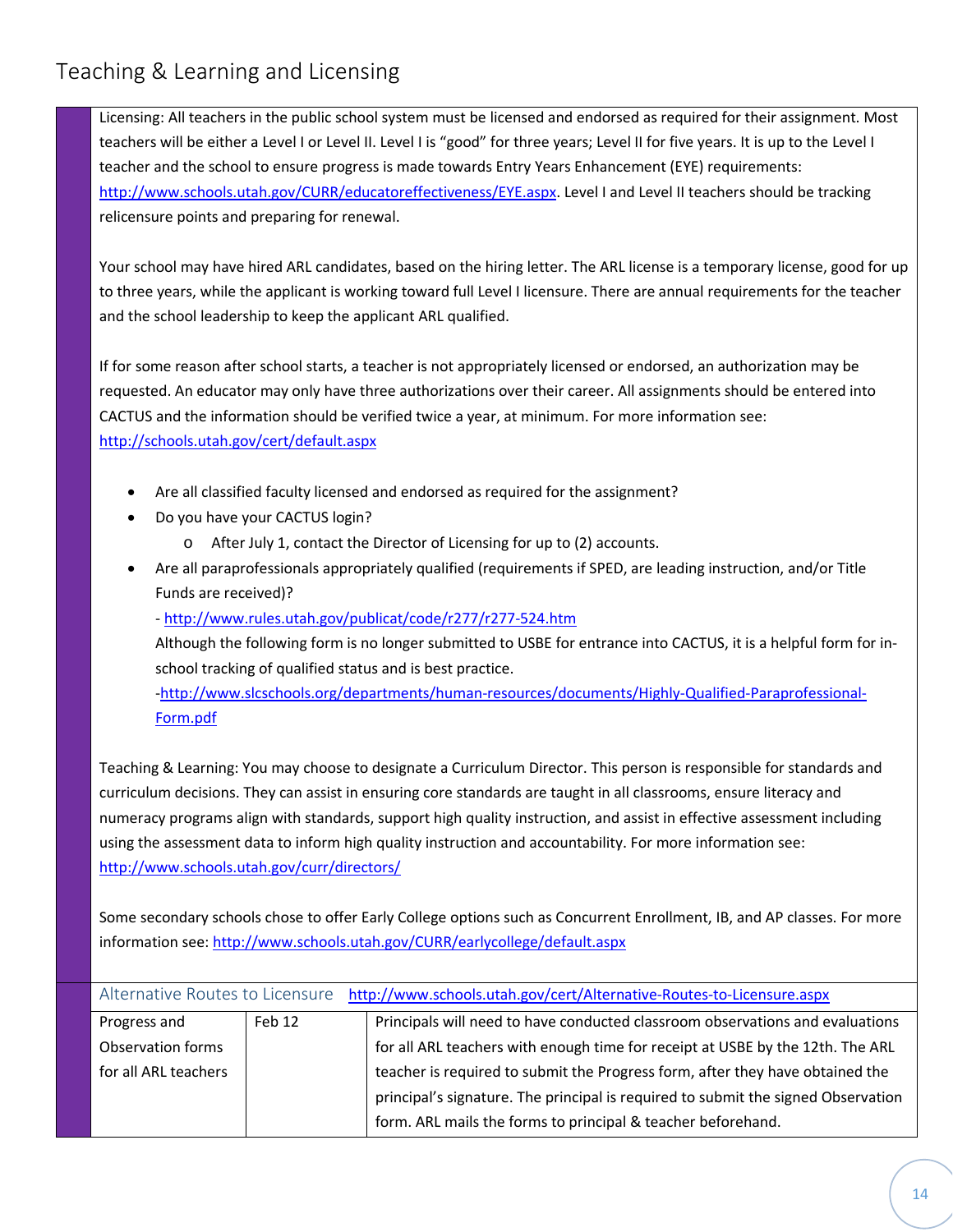| Applications for                                        | Mar $1 -$ Jul 31 | Applications for new ARL candidates for the upcoming school year are accepted                    |  |
|---------------------------------------------------------|------------------|--------------------------------------------------------------------------------------------------|--|
| <b>Alternative Routes</b>                               |                  | March 1 - July 31. Application found at                                                          |  |
| to Licensure (ARL)                                      |                  | http://www.schools.utah.gov/cert/DOCS/APT/altapplication.aspx                                    |  |
| program                                                 |                  |                                                                                                  |  |
|                                                         |                  |                                                                                                  |  |
|                                                         |                  | CACTUS Comprehensive Administration of Credentials for Teachers in Utah Schools                  |  |
| https://www.uen.org/cactus/logon.do                     |                  |                                                                                                  |  |
| Update due                                              | Oct 1            | All new teacher information should be entered, existing information should be                    |  |
|                                                         |                  | verified as correct and complete in CACTUS, and teachers not returning should                    |  |
|                                                         |                  | be removed.                                                                                      |  |
|                                                         |                  |                                                                                                  |  |
|                                                         |                  | Note: On November 15 <sup>th</sup> reports that provide the basis for school allocations of      |  |
|                                                         |                  | funding to be used toward educator salary adjustments, professional staff cost,                  |  |
|                                                         |                  | and classroom supplies and materials are pulled via the information in CACTUS.                   |  |
|                                                         |                  | Schools need to ensure their teacher data (including FTEs, assignments,                          |  |
|                                                         |                  | experience, and degrees) is correct before this date.                                            |  |
| Year-end update                                         | Jun 20, before   | Year-end update of teacher information into the CACTUS database. Extracted                       |  |
| due                                                     | noon             | data used to fund the Professional Staff Cost formula, and to publish the average                |  |
|                                                         |                  | salaries, FTE counts, and staffing ratios. All information should be correct and                 |  |
|                                                         |                  | complete in CACTUS, including removal of teachers not returning for the next                     |  |
|                                                         |                  | school year.                                                                                     |  |
| Letter of Authorizations for Teachers without a license |                  |                                                                                                  |  |
| Letter of                                               | Oct 15           | Written letter and fees must be received in Teaching & Learning Section and                      |  |
| Authorizations                                          |                  | educator entered in CACTUS. Forms available at:                                                  |  |
|                                                         |                  | http://www.schools.utah.gov/cert/Forms.aspx                                                      |  |
| Letter of                                               | <b>Nov 15</b>    | Fee schedule can be found at: http://www.schools.utah.gov/cert/Licensing-                        |  |
| Authorizations (for                                     |                  | Fees.aspx                                                                                        |  |
| any teacher that                                        |                  | For employees hired after November 15, schools have 30 days from hire to                         |  |
| started at the                                          |                  | submit a Letter of Authorization.                                                                |  |
| beginning of the                                        |                  |                                                                                                  |  |
| school year)                                            |                  |                                                                                                  |  |
| Final deadline to                                       | Apr 15           |                                                                                                  |  |
| submit Letter of                                        |                  |                                                                                                  |  |
| Authorizations                                          |                  |                                                                                                  |  |
|                                                         |                  | **Concurrent Enrollment http://www.schools.utah.gov/curr/earlycollege/Concurrent-Enrollment.aspx |  |
| Assurance and                                           | Sep 15           | Assurance form available at:                                                                     |  |
| <b>Expenditure forms</b>                                |                  | http://www.schools.utah.gov/curr/Early College/public schools.htm                                |  |
| due                                                     |                  | http://www.schools.utah.gov/curr/earlycollege/Concurrent-Enrollment.aspx                         |  |
|                                                         |                  |                                                                                                  |  |
| New course                                              | Nov 24 before    | SY 17 submit to Cyd Grua at the Utah State Board of Regents                                      |  |
| submissions due                                         | noon             | cgrua@utahsbr.gov                                                                                |  |
|                                                         |                  |                                                                                                  |  |